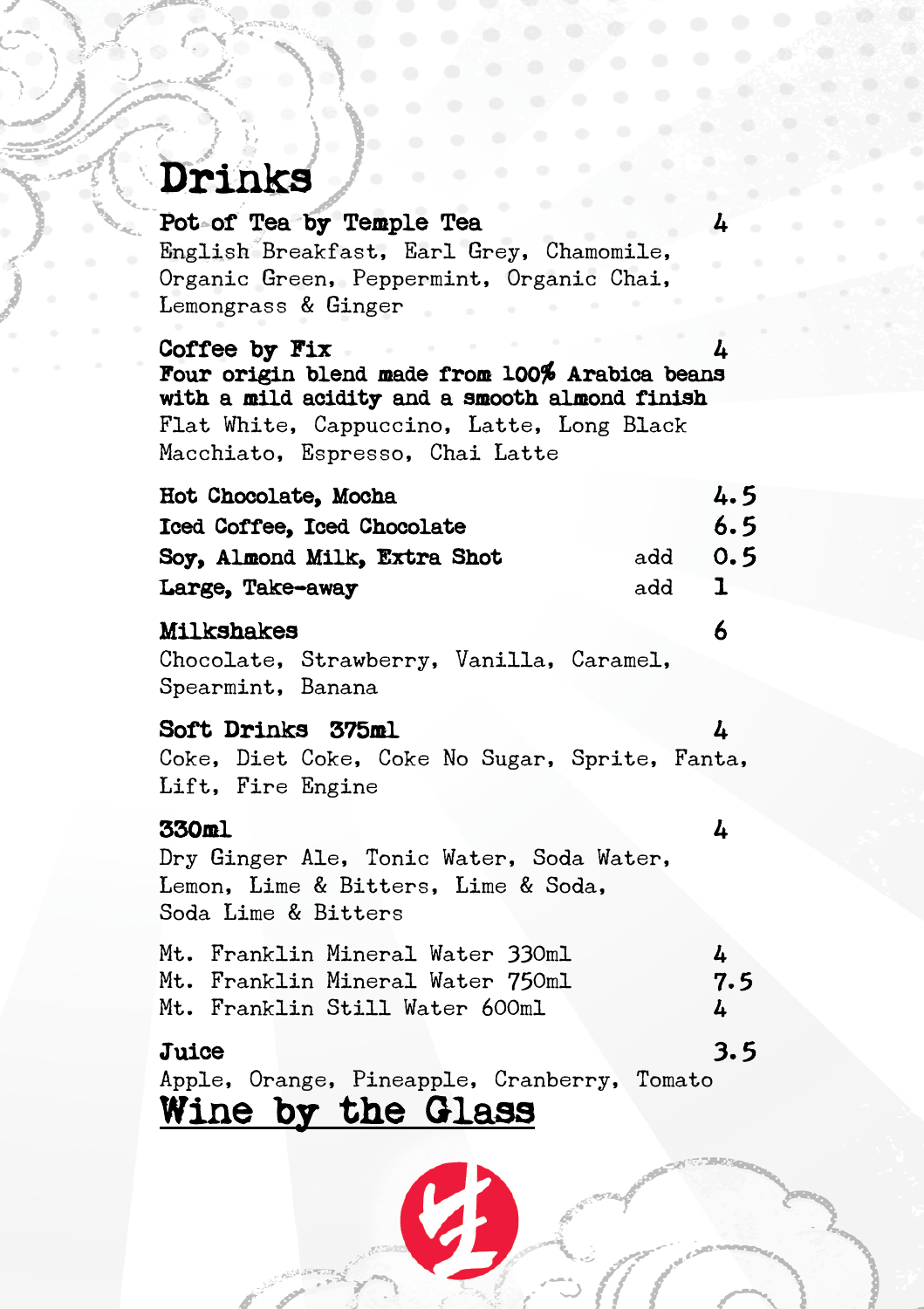# Sparkling

T'Gallant Prosecco NV Mornington Peninsula, VIC

# White

| Crocodile Kiss SSB 2016<br>Frankland River. WA         | 8 |
|--------------------------------------------------------|---|
| De Bortoli Chardonnay 2016<br>Bilbul. NSW              | 8 |
| Yilgarnia Chardonnay<br>Denmark. WA                    | 9 |
| Run Riot Sauvignon Blanc 2016<br>Marlborough, NZ       | 9 |
| Leeuwin Estate Classic Dry White<br>Margaret River, WA |   |

# Wine by the Glass

# Red

Crocodile Kiss Shiraz Cabernet 2013 8 Frankland River, WA

V.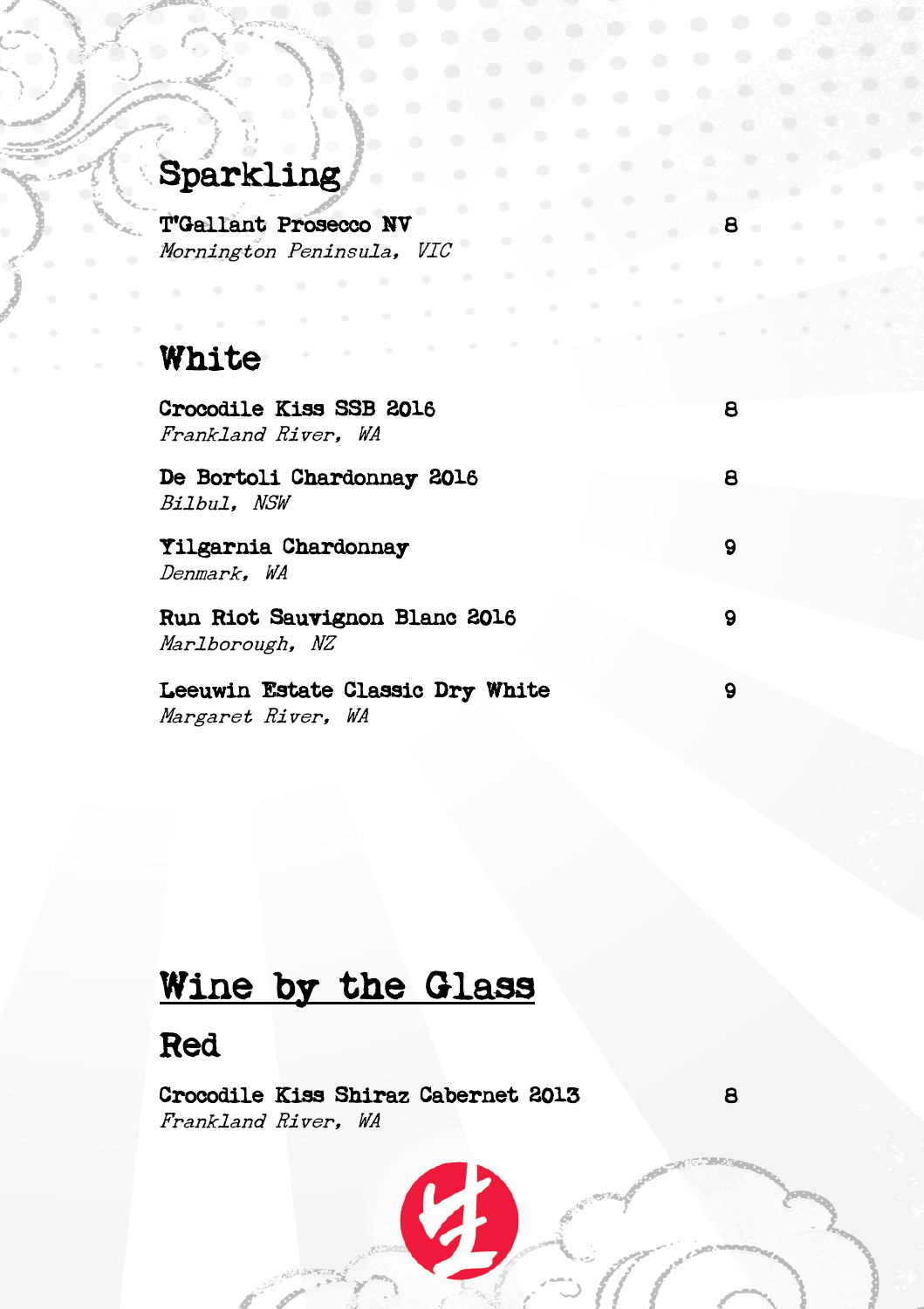I De Bortoli Cabernet Sauvignon 2016 Bilbul, NSW

Peos Estate 'Four Kings' Pinot Noir 2015 9 Manjimup, WA

Radio Boka Tempranillo 2015 9 Valencia, Spain

# Rose

Excuse My French Rose 2016 8 Pays D'OC France

# Sauvignon Blanc & Semillon

| Run Riot Sauvignon Blanc 2016 | 34 |
|-------------------------------|----|
| Marlborough, NZ               |    |
| Crocodile Kiss SSB 2013       | 30 |
| Frankland River, WA           |    |
| Matua Sauvignon Blanc 2017    | 32 |
| Marlborough, NZ               |    |

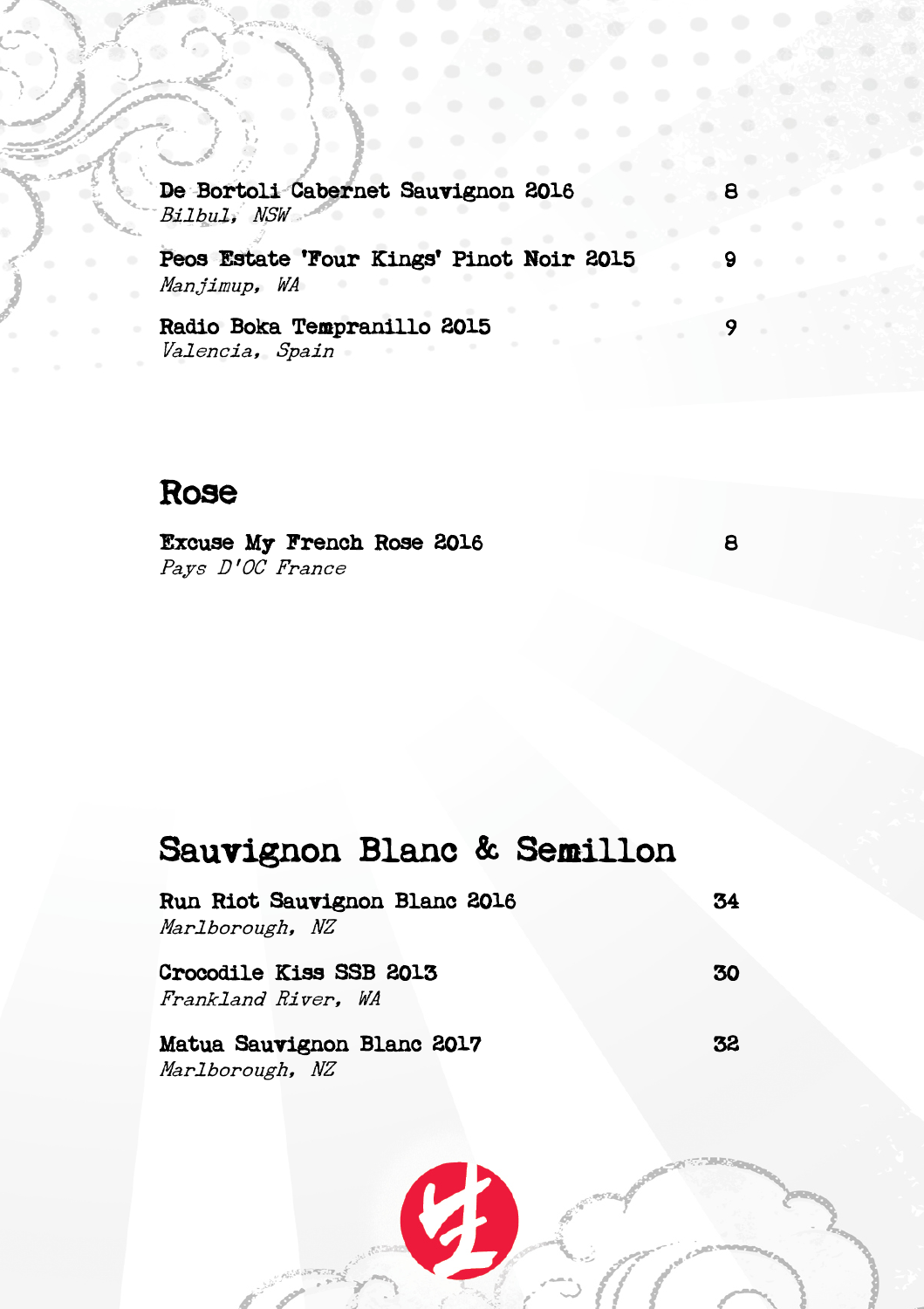| Спагаоппау                                                                       |    |
|----------------------------------------------------------------------------------|----|
| Yilgarnia Chardonnay<br>۰<br>$\circ$<br>Denmark, WA<br>۰                         | 38 |
| Leeuwin Estate 'Prelude Vineyards'<br>Chardonnay 2016<br>۰<br>Margaret River, WA | 62 |
| <b>White Varietals</b>                                                           |    |
| Paxton Organic 'The Guesser White' 2016<br>McLaren Vale. SA                      | 36 |
| HAPPS Chenin Blanc 2017<br>Margaret River, WA                                    | 42 |
| Leeuwin Estate 'Art Series' Riesling 2015<br>Margaret River, WA                  | 42 |
| Leeuwin Estate Classic Dry white                                                 | 42 |

Margaret River, WA Sparkling & Champagne

| T'Gallant Prosecco NV<br>Mornington Peninsula, VIC   | 36 |
|------------------------------------------------------|----|
| <b>JANZ Sparkling Rose</b><br>Pipers River, Tasmnaia | 38 |
| DIVICI Prosecco DOC<br>King Valley                   | 38 |
| G.H. Mumm NV<br>Epernay, FR                          | 99 |

# Shiraz & Blends

T

Crocodile Kiss Shiraz Cabernet 2013 30

# Chardonnay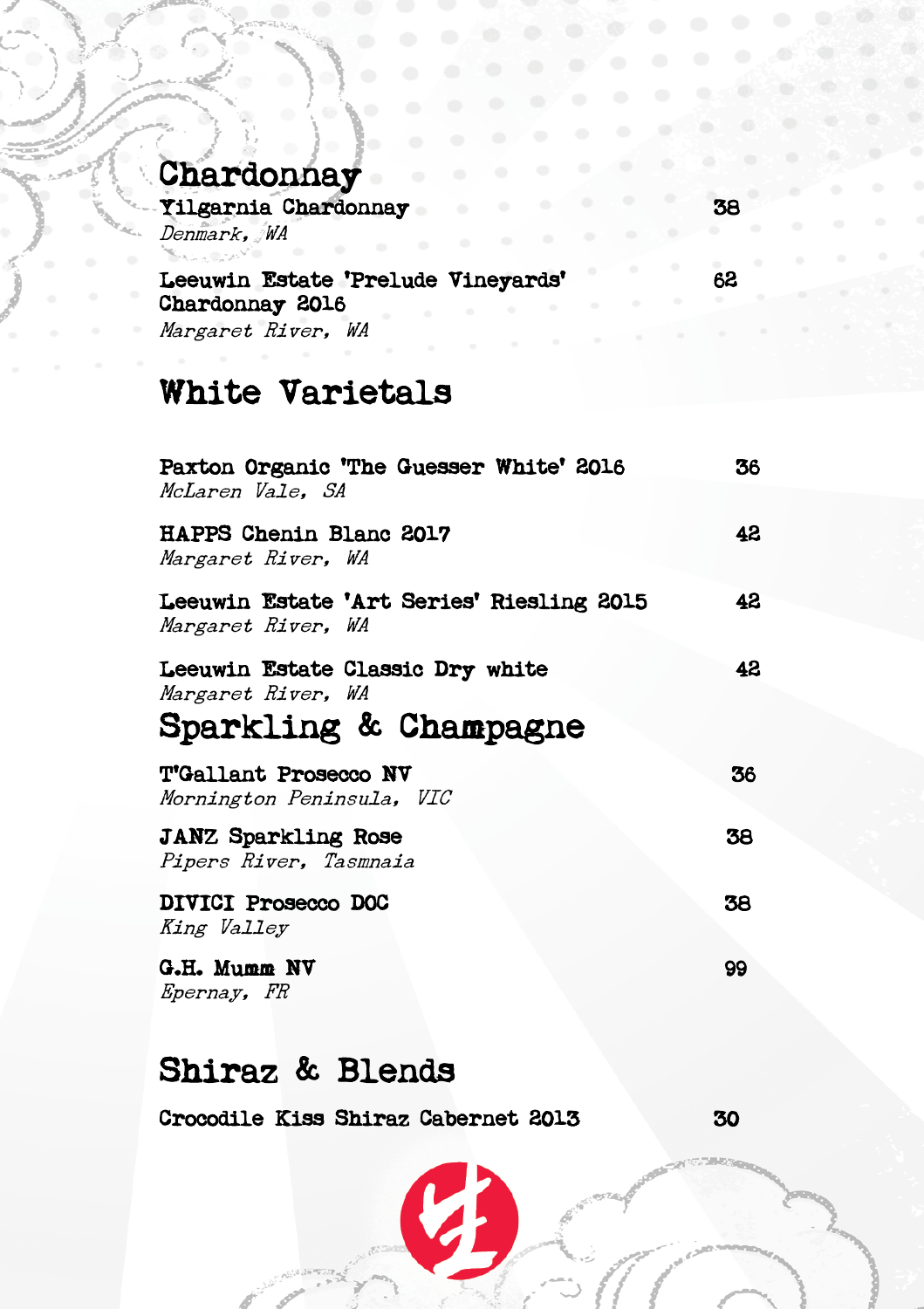| Frankland River, WA<br>$\bullet$<br>œ                               | s            |
|---------------------------------------------------------------------|--------------|
| ÷<br>۰<br>The Love Grass Shiraz 2015<br>McLaren Vale<br>٠<br>۰<br>٠ | 38           |
| De Bortoli 'Woodfired' Shiraz 2016<br>Yarra Valley, VIC             | 45<br>$\sim$ |
| <b>Pinot Noir</b>                                                   |              |
| Peos Estate 'Four Kings' Pinot Noir 2015<br>Manjimup, WA            | 36           |
| Geppetto Pinot Noir 2014<br>Mornington Peninsula, VIC               | 46           |
| <b>Cabernet &amp; Blends</b>                                        |              |
| <b>St. Hugo Cabernet Sauvignon 2012</b><br>Coonawarra. SA           | 74           |
| <b>Red Varietals</b>                                                |              |
| Radio Boka Tempranillo 2015<br>Valencia, Spain                      | 36           |
| Paxton Organic 'The Guesser Red' 2016<br>McLaren Vale. SA           | 36           |
|                                                                     |              |

**Contract Contract** 

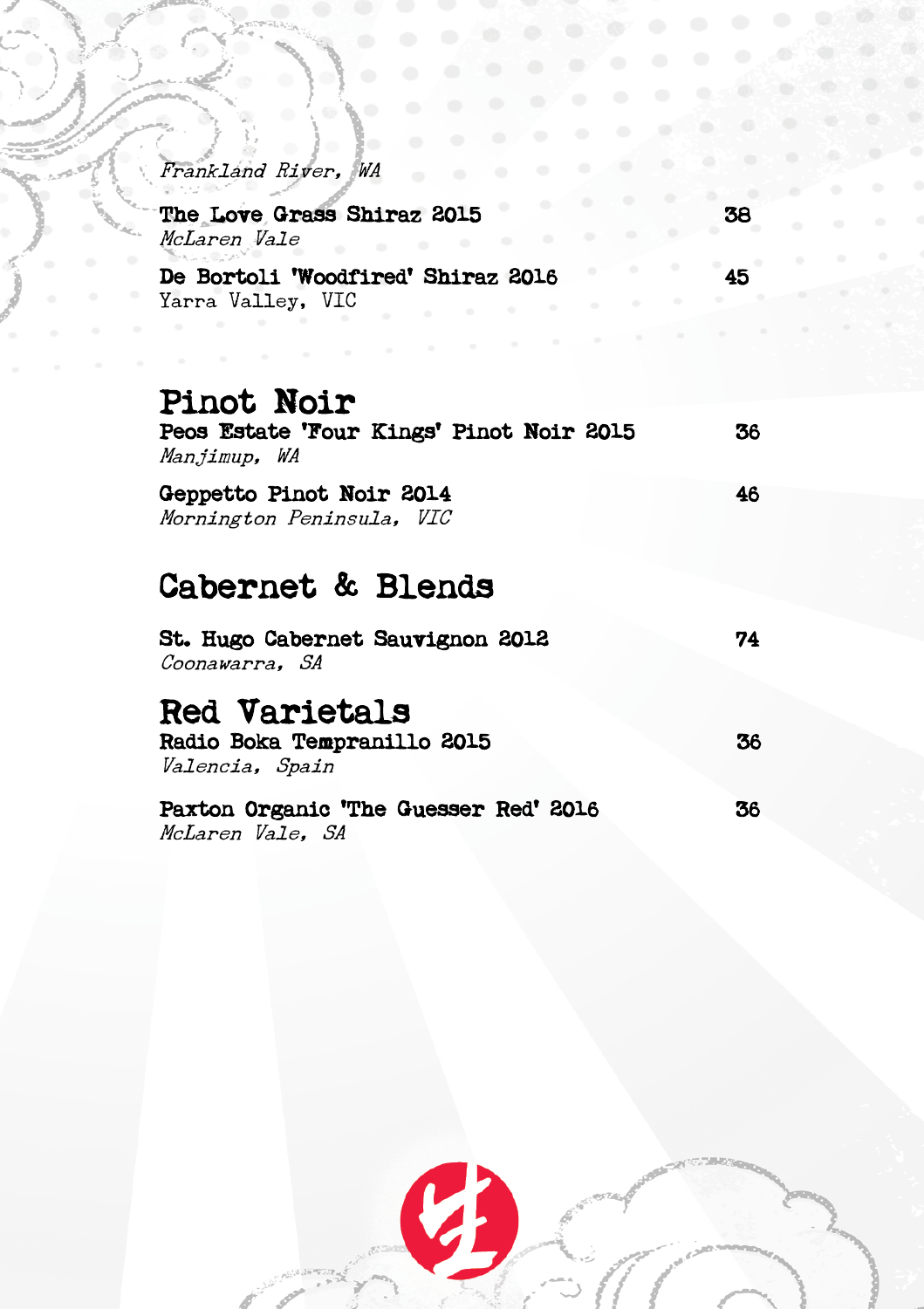|          | $\circ$<br>$\bullet$<br>$\ddot{\phantom{a}}$<br>$\bigcirc$                                                                        |  |    |  |
|----------|-----------------------------------------------------------------------------------------------------------------------------------|--|----|--|
|          | $\circ$<br>$\bigcirc$<br>$\circ$<br>$-60$<br>$\alpha$ $\alpha$                                                                    |  |    |  |
|          | $\sim$<br>$\Rightarrow$<br>$\begin{array}{c} \bullet \\ \bullet \end{array}$<br>$-65$<br>$\alpha$                                 |  |    |  |
| $\alpha$ | $-102$                                                                                                                            |  |    |  |
|          | $\sim$<br>$\sim$                                                                                                                  |  |    |  |
|          | $\sim$ 10 $^\circ$                                                                                                                |  |    |  |
|          | Cocktails<br>Available from 10am                                                                                                  |  |    |  |
|          | <b>Spiced Dark &amp; Stormy</b><br>Sailor Jerry spiced rum, Matso's                                                               |  | 16 |  |
|          | Ginger Beer, bitters and fresh lime<br>Matso's Mule                                                                               |  | 16 |  |
|          | Absolut Vodka, Matso's Ginger Beer,<br>Bitters and fresh lime                                                                     |  |    |  |
|          | *Specials* Matso's Dusty Dog<br>Absolut Vodka, creme de cassis, lemon juice, mint<br>and bitters topped with Matso's Ginger Beer, |  | 16 |  |
|          | Cyclone Alby<br>Hendricks & Matso's Ginger Beer                                                                                   |  | 16 |  |
|          | Bloody Mary<br>Absolut Vodka, Tabasco, Worcester                                                                                  |  | 16 |  |
|          | sauce, tomato juice, celery & lemon                                                                                               |  |    |  |
|          | <b>Aperol Spritz</b><br>Aperol & Prosecco topped with soda and<br>a slice of orange                                               |  | 16 |  |
|          |                                                                                                                                   |  |    |  |
|          | <b>Negroni</b><br>Campari, Vermouth, Gin and orange peel                                                                          |  | 16 |  |
|          | <b>Espresso Martini</b>                                                                                                           |  | 16 |  |

C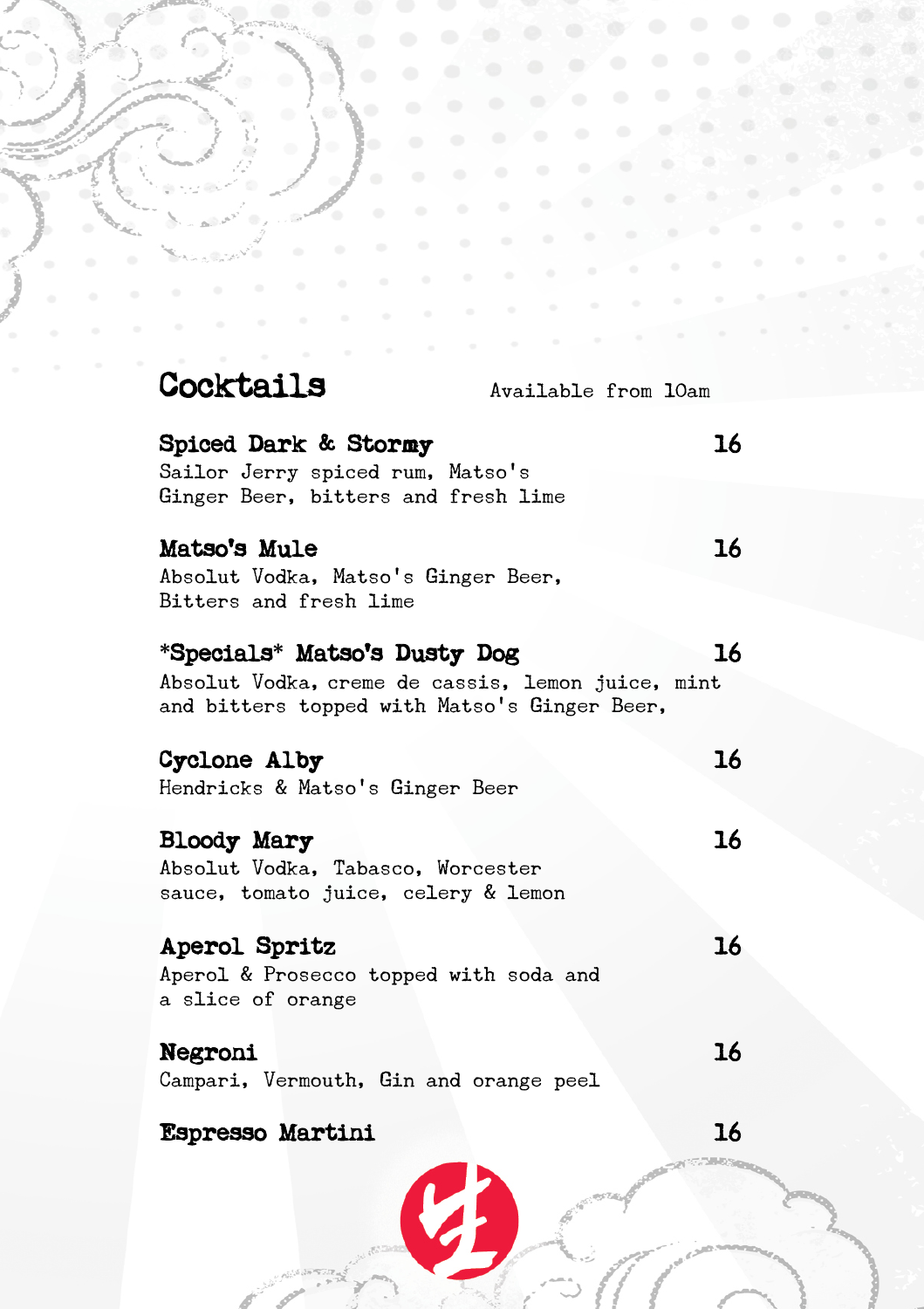Vodka, Kahlua, Frangelico & Espresso

## Jaffa Espresso Martini 18 Vodka, Kahlua, Cointreau Frangelico & Espresso Cocktail Jugs Spiced Dark & Stormy 39 Sailor Jerry Spiced Rum, Matso's Ginger Beer and fresh lime

#### Matso's Mule 39

Absolut Vodka, Matso's Ginger Beer and fresh lime

### Matso's Dusty Dog 39

Absolut Vodka, creme de cassis, lemon juice, mint and bitters topped with Matso's Ginger Beer,

# Ginger Beer as a Mixer

Our famous Matso's Ginger Beer supercharged with your favourite spirit or liqueur. 'Mad if you don't...'

#### Rum

| Bacardi                      | 15 |
|------------------------------|----|
| Bundaberg                    | 15 |
| Havana 3yo                   | 15 |
| Sailor Jerry                 | 15 |
| Gin                          |    |
| Beefeater                    | 15 |
| Hendricks                    | 17 |
| Whiskey                      |    |
| Ballantines                  | 15 |
| Canadian Club                | 15 |
| Jack Daniels                 | 15 |
| Jamesons                     | 15 |
| Jim Beam                     | 15 |
| Johnnie Walker               | 15 |
| Tequila & Liqueur            |    |
| Cointreau                    | 15 |
| Frangelico                   | 15 |
| Jose Cuervo Especial Tequila | 15 |